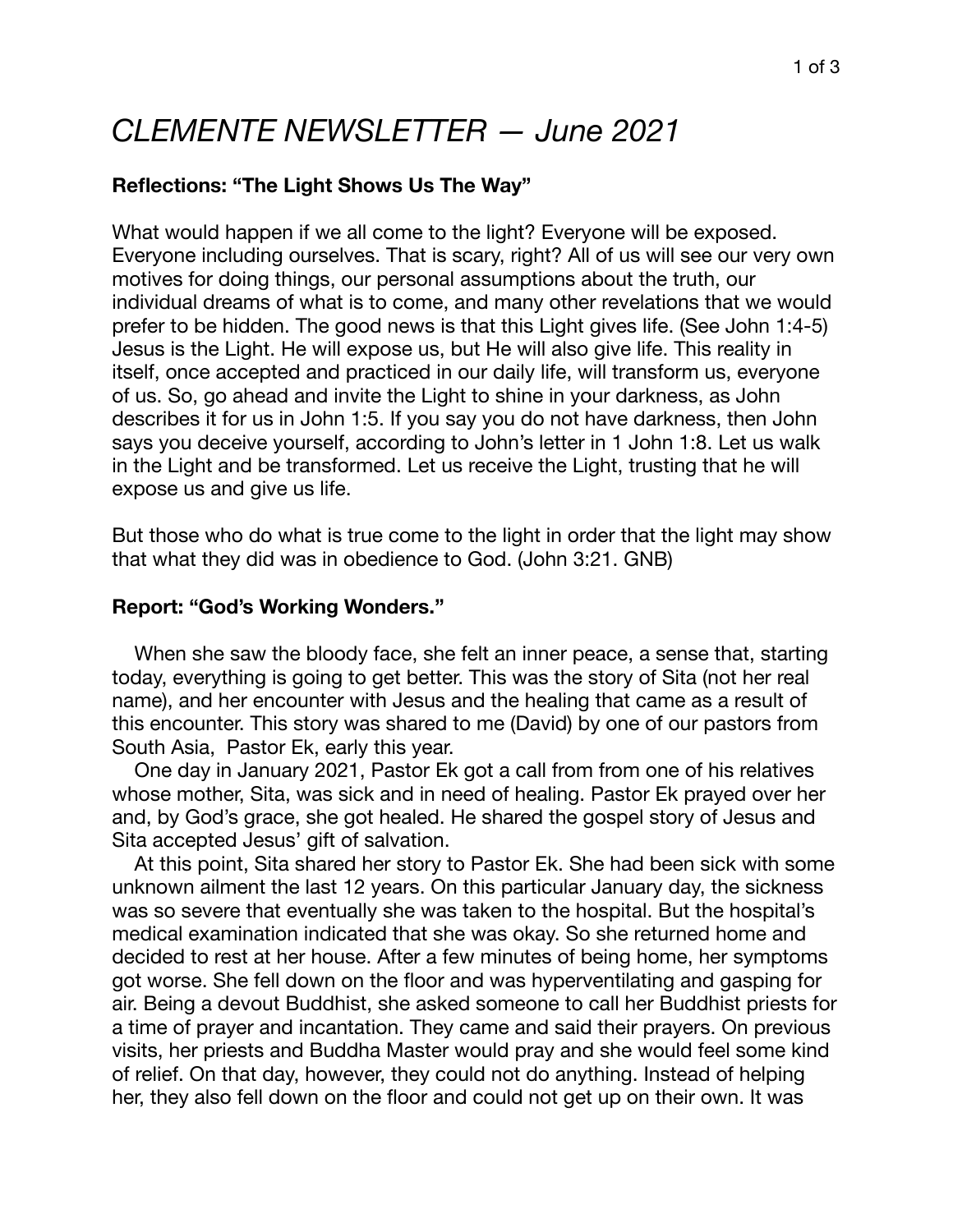during this position of helplessness that a vision of a bloody face appeared to her by her left side. She was confused because she knew that the Buddha usually appears in yellow color or the "35 colors as taught by the Buddhist masters." She started to doubt her religion. In her dilemma, she begun to ask: "So, whose face does this bloody face belong to?"

 In the middle of this quandary, Sita received a deep sense of peace and calmness in her being. From within her thoughts, she heard the bloody face speak to her, telling her to ask Pastor Ek to come and visit with her. And this was the day when Pastor Ek came and shared the gospel to her, and God's healing came over Sita in a miraculous way.

 A few days later, Sita sat with Pastor Ek for a time of fellowship with some other brothers and sisters. The group was watching the movie The Passion of Christ. Sita told everyone that the bloody face in her vision was the same as the bloody face of Jesus in the movie.

#### **Request: "A Request From Us To Help Country-NP."**

FMWM-Asia is asking local churches to make an annual commitment to support this CPD fund, the Church Planting and Development fund, for Country-NP. We highly recommend churches make a commitment of \$1,890.00 every year. This amount would support one church planter for one year.

Please see me (David) for more information. I have a brochure I can send your way for your perusal.

#### **Review: "Some Prayer Items."**

Pray for the on-going fund raising for the Church Planting and Development Funds for Country-NP.

Pray for safety and God's traveling mercies for David as he visits local churches in Illinois and Michigan.

Pray for our Five Country Leaders who are leading our FMC work in Cambodia, Country-MR, Country-NP, Thailand, and Country-VN. Because of the Covid situation and other logistical problems, they had to reschedule their respective Annual Meetings. Pray for wisdom as they are instruments of God's encouragement to our Asian pastors and church leaders.

Praise the Lord for God's care for Carmen and Jacob. They are slowly adjusting to life here in the US. Currently, they are occupied with summer jobs and artistic projects. Please continue to pray for them.